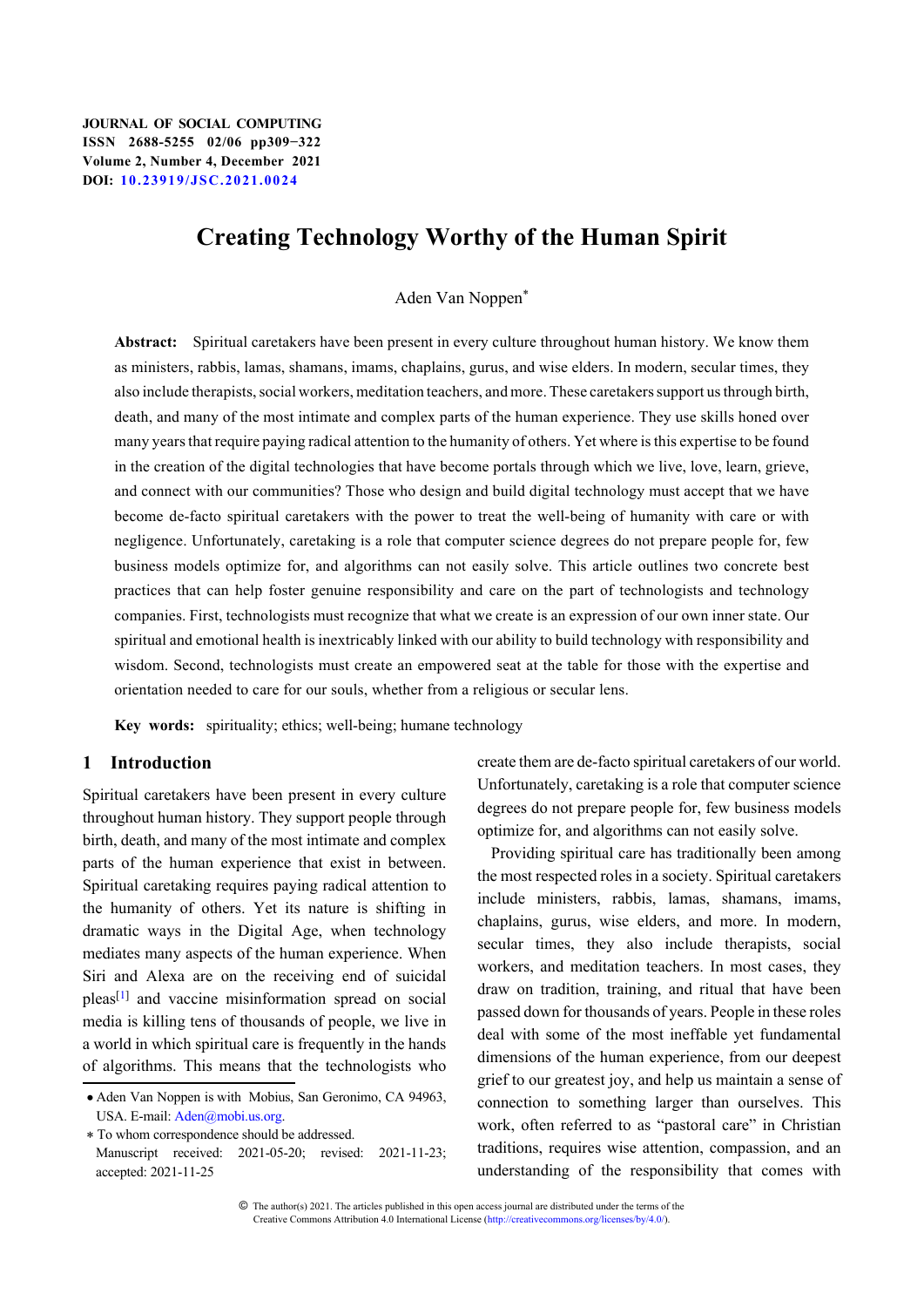accompanying people through existential questions of meaning, purpose, and our very existence. In 590 AD, Pope Gregory the Great wrote a manual of pastoral care that is still a foundational teaching text in seminaries and divinity schools around the world. In the manual, Gregory writes that "the care of souls is the art of arts"<sup>[[2\]](#page-12-1)</sup>.

It is not enough for individual technologists to accept the spiritual implications of our work—the responsibility for spiritual care extends to the institutions within which we are housed. The interfaith Association of Professional Chaplains states, in reference to providing spiritual care in a hospital setting, "many persons both inside and outside traditional religious structures report profound experiences of transcendence, wonder, awe, joy, and connection to nature, self, and others as they strive to make their lives meaningful and to maintain hope when illness strikes... Institutions that ignore the spiritual dimension in their mission statement or daily provision of care increase their risk of becoming only 'biological garages where dysfunctional human parts are repaired or replaced' (Gibbons & Miller, 1989). Such 'prisons of technical mercy' (Berry, 1994) obscure the integrity and scope of persons".<sup>[[3](#page-12-2)]</sup> Tech companies that ignore the spiritual dimensions of their work become like these hospitals: garages where superficial desires are met but the impacts of their products on our holistic well-being are overlooked.

Those individuals and institutions wishing to rise to the task of true spiritual care, which we must in order to thrive, will need to allow this commitment to lead us past our comfort zones. Rising to the task means seeing and accepting the suffering we cause ourselves and others by adhering to the status quo, and then taking brave action to change course at a crucial moment in the history of humanity and technology. It will challenge us to face our fears and the dark sides of human nature and capitalism. It may mean altering the underlying structures, belief systems, and assumptions that drive technologies, business models, cultures, and organizations as we know them.

Whether we realize it or not, technologists and technology companies are in a position to decide if we treat humanity with care or with negligence. Seriously accepting the responsibility of spiritual caretaking will require valuing care for human souls over care for profit. Choosing profit will have grave implications for the well-being of humanity and the planet.①

#### 310 *Journal of Social Computing, December* 2021, 2(4): 309−322

This article illustrates two concrete best practices that can help foster genuine responsibility and care on the part of technology companies. These suggestions are based on my personal experience working at the intersection of technology, ethics, and justice as a senior advisor to the US Chief Technology Officer in the Obama White House, as a resident fellow at Harvard Divinity School, and more recently, founding and leading Mobius. Mobius is a collective of technologists, entrepreneurs, scientists, spiritual teachers, artists, and organizers working together to create a more responsible, compassionate, and just tech ecosystem.

The two interventions I offer here are by no means a complete solution. Meaningfully addressing the harms of technology requires an ecosystem of interventions, including regulation, employee and consumer movements, values-oriented business models, empowered ethics teams inside companies, and addressing the toxicity of the underlying systems that gave rise to them in the first place. But all of these efforts will not create technology that is worthy of the human spirit—technology that shifts us from greed to generosity, from anxiety to ease, that heals us and brings us together—unless we broaden the frame. Curing what ails the tech sector also requires us to see the role of technologist through the lens of caretaking.

First, technologists must recognize that what we create is an expression of our own inner state. Our spiritual and emotional health is inextricably linked with our ability to build technology with responsibility and wisdom. Second, technologists must create an empowered seat at the table for those with the expertise and orientation needed to care for our spiritual and emotional well-being. Both practices have been key to spiritual caretaking for millennia. If adopted as part of a larger ecosystem of changes, they could help mitigate the harms of technology, and perhaps even lead to more technology that brings out the best in humanity.

#### **1.1 A note on language**

This article attempts to bridge between the spiritual and the technological. Despite the fact that these two domains are inextricably linked, they rarely speak to each other. This makes language inherently difficult.

① The planet is included here since digital technology so often disconnects humans from the natural world and makes it easy to "numb out" instead of seriously engaging with the realities of climate change, the implications of our treatment of the planet, and the action that is called for in response.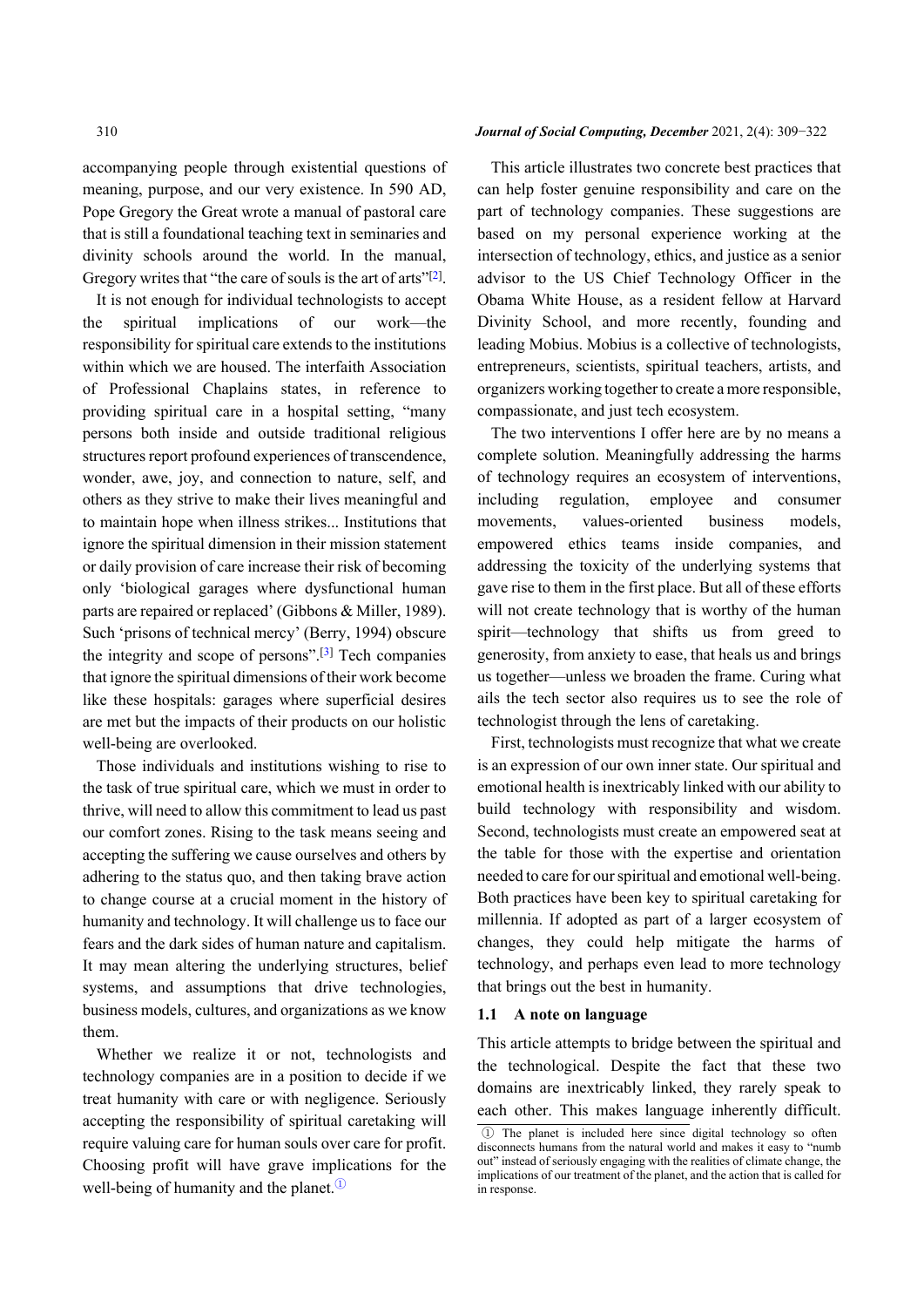Words such as "soul" and "spirituality" can understandably be alienating in secular contexts, but one does not have to believe in God, associate with a religious tradition, or use this language to connect to the underlying concepts. When I say "spiritual well-being", I am referring to a healthy inner life, sense of wholeness, and connection to something larger than oneself. The nearly ubiquitous use of "well-being" in secular spaces refers to many of the same aspects of the human experience.

I also use "technologist" to refer to a wide range of roles and orientations. For the purposes of this piece, a technologist is anyone making decisions that influence technology products or services, regardless of their role. For this reason, I include myself in this category. Finally, I recognize that there are many kinds of technology. When I say "technology" in this article, I am referring primarily to consumer-facing digital technology.

# **1.2 How we got here**

Accepting and meeting the responsibility of "care of souls" contain unprecedented challenges when mediated through technology built to succeed in the context of capitalism, an economic system that rewards greed, division, and competition. Barriers include incentives structures, societal norms and narratives, and the culture of the tech sector, to name a few. These interconnected systemic conditions give rise to an endlessly complex web of technologies that are integrated into the fabric of nearly every aspect of the human experience.

While there are many benefits to this integration—the democratization of information access, the spread of social movements, and the ability to connect with loved ones across continents—the dark side is also increasingly clear—hacking of elections, the spread of violent extremism via social media, fake news and the degradation of truth, and the mental health implications of tech addiction. When business models are built to maximize the time we spend engaging with technology, it is no wonder we become afraid, violent, polarized, and addicted. When selling our data is a primary revenue stream, it is no wonder we are exposed to highly targeted political ads and our democracy breaks down.

Yet we may be at a tipping point. There is a perfect storm that may create the conditions needed for greater alignment between technology and humanity. Journalists, academics, consumers, and tech employees

are speaking out about the negative impacts of technology. Former and current tech executives are admitting to feelings of guilt over creating "tools that are ripping apart the fabric of how society works" [\[4](#page-12-3)] . All of these recognition and vocalization are leading to a reckoning in the tech sector with unprecedented levels of motivation and courage to address the negative impacts of tech on our well-being.

This makes Silicon Valley akin to a patient with a chronic illness in its first flare-up. Some are reacting by deflecting and denying, trying to prevent anyone from knowing we are sick $[5]$  $[5]$ . Some are focused on treating the symptoms quickly and superficially to get through the crisis of the moment<sup>[[6\]](#page-12-5)</sup>. A third group wants to find cures. This group is growing and increasingly organized. We are made up of passionate consumers, academics, foundations, tech employees, and civil society organizations such as Data & Society, the UCLA Center for Critical Internet Inquiry, the Algorithmic Justice League, and Mobius, the organization that I lead. Together, we are addressing the challenge from a variety of angles and beginning to create change that seemed impossible until quite recently.

# **1.3 An alternative**

As long as technologists build tools that touch nearly every aspect of our lives, rising to the task of spiritual care in the Digital Age will be an essential component not just of ethical and responsible design, but also of the larger systems change that is needed. I outline two powerful yet realistic strategies as places to start. They will not come close to shifting the direction of tech alone—they are intended to complement but not replace other regulatory, cultural, economic, and educational reforms to the tech industry.

First, technologists must recognize that our own spiritual and emotional states are inextricably linked with the ability to create responsible and humane technology. Systems theorist and senior lecturer in the MIT Sloan School of Management, Otto Scharmer, writes about a major blind spot in leadership theory, organizational development, and our everyday lives: we rarely recognize the importance of the inner state from which our actions, decisions, and creations originate. Scharmer writes that the "inner state of the intervener is perhaps the most important determinant of the intervention"<sup>[\[7](#page-12-6)]</sup>. Put another way by Wheatley, "without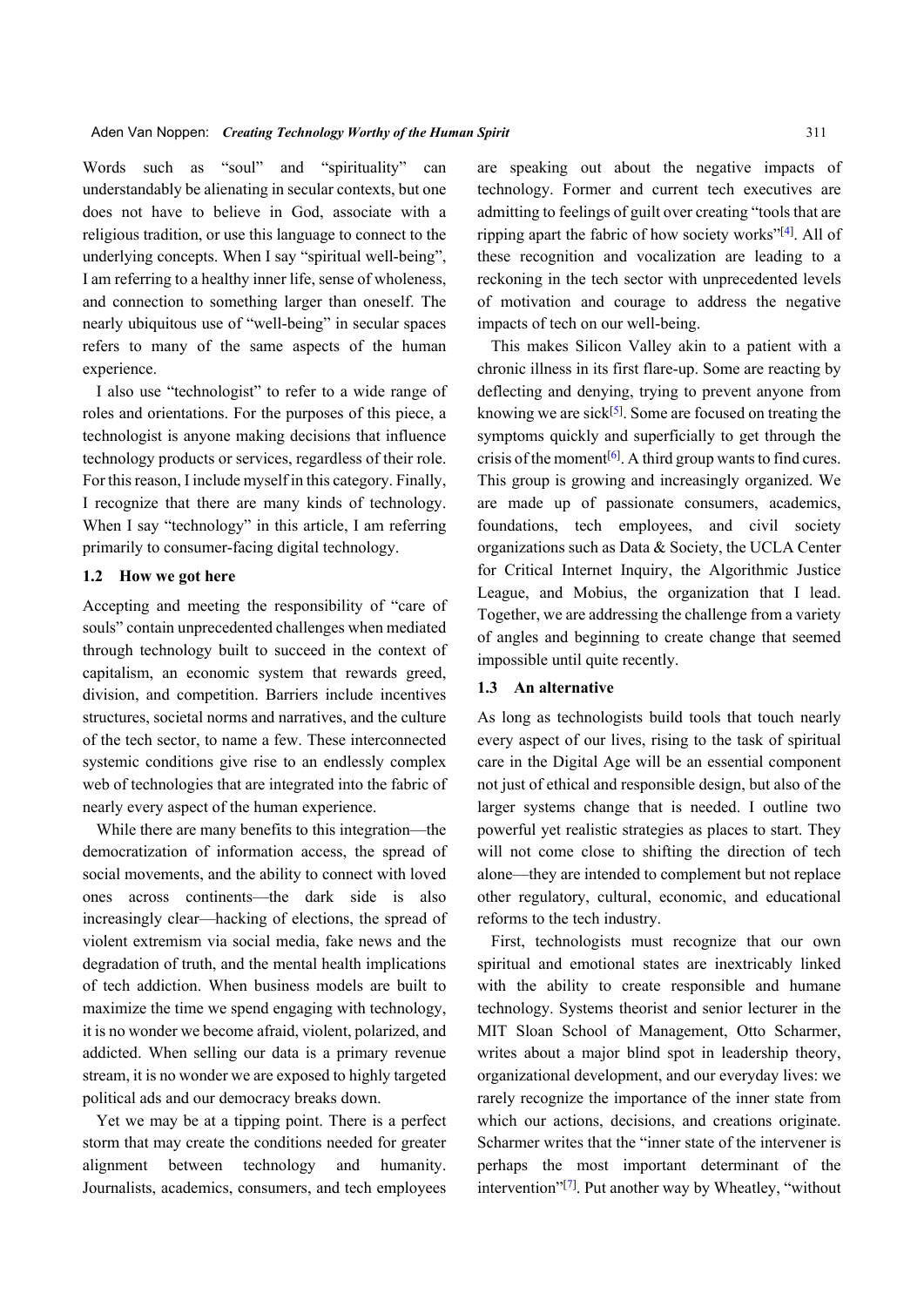reflection, we go blindly on our way, creating more unintended consequences, and failing to achieve anything useful<sup>[[8\]](#page-12-7)</sup>." It is no wonder there are so many negative consequences of technology when we are surrounded by innovation created from states of anxiety, rushing, and greed.

I recognize that slowing down is exceedingly difficult in many tech companies, where company cultures, incentives, working conditions, and even job security rely on moving as quickly as possible. Even if it was easy, slowing down and bringing reflection, mindfulness, meditation, and other well-being practices into tech and entrepreneurial cultures are also not enough. While this can set important groundwork for shifting out of destructive inner states like anxiety and greed and into the thoughtful, clear, and compassionate states needed to responsibly design and build tech, it must be accompanied by an awareness that these very same tools can be dangerous when used primarily as coping mechanisms to feel less anxious and more productive at the individual or company level. In doing so, there is a risk that they become like numbing agents that actually keep the status quo in place. Their misuse can make it easier to ignore pain, including the pain caused by the products technologists build. True spiritual growth will actually lead a person to more uncomfortable places and support the clarity and strength needed to change course. Chögyam Trungpa, Tibetan Buddhist meditation master who played a major role in the dissemination of Buddhism in the West, wrote, "meditation is not a matter of trying to achieve ecstasy, spiritual bliss or tranquility, nor is it attempting to be a better person. It is simply the creation of a space in which we are able to expose and undo our neurotic games, our self-deceptions, our hidden fears and hopes."<sup>[[9\]](#page-12-8)</sup> This deeper work is required to create the spiritual and emotional states needed to build responsible and humane technology.

Second, technologists must create an empowered seat at the table for those with the expertise and orientation needed to care for our spiritual and emotional well-being. Dealing with the delicate territory of the soul requires knowledge, skills, and methods that are largely absent in tech companies. I am not saying that technologists need to be expert caretakers. In fact, it would be dangerous to assume we could be. We do not expect everyone to have the legal knowledge of a lawyer, but no major tech company would imagine creating a product without consulting one. Similarly, we need the humility to recognize the nuanced caretaking knowledge and wisdom that exists outside the walls of our companies and seek out that expertise. Their perspective should be embedded in product design and strategy at all levels.②

I offer these two strategies based on my experiences supporting tech leaders who are committed to taking the responsibility of spiritual caretaking seriously. I work with technology leaders who share the mission to put our individual and collective well-being at the center of what they are building. Some of these people are among the most influential in Silicon Valley: they control multibillion-dollar portfolios, oversee tens of thousands of employees, and influence the direction of technologies that affect billions of people globally. Yet, even with this mission and power, they are working within systems, incentive structures, and cultures that are designed to keep the status quo in place.③

Mobius supports these mission-aligned leaders in two overlapping ways. Each contributes to the shifts called for above. First, we bring these leaders together, across competitors, into a nurturing and supportive community that builds the trust needed to make their company-specific work bigger than their sum of its parts. Second, we curate groups of the world's leading experts on well-being and caretaking to advise on product and strategy. These experts have deep wisdom on how to care for our well-being. They span from senior spiritual teachers (such as Jack Kornfield and Roshi Joan Hallifax) to prominent neuroscientists studying the development of compassion and empathy (such as Dr. Sará King and Dr. Emiliana Simon-Thomas), and scholars of racial justice and healing (such as Dr. Angel Acosta and john a powell). While some have previously been invited to

## 312 *Journal of Social Computing, December* 2021, 2(4): 309−322

② This often requires bringing in people who are not currently on tech teams, but one must be careful of creating the false dichotomy that technologists cannot also be spiritual caretakers and spiritual caretakers cannot also be technologists. There are brilliant people who bridge that divide, but it is rare to find that combination in a single person or existing tech team.

③ Some may argue that senior leaders at the tech giants are inherently unethical and should not be supported. We choose to support these leaders because we believe that systemic change requires shifts from both inside and outside the major tech companies. We know firsthand that there are many people working at Google, Facebook, Twitter, and other big tech companies who are deeply concerned with the negative consequences of their technologies. Instead of being in denial, they are pushing for responsible strategies to change course. These employees are found at all levels of the companies, from the most junior employees to the C-suite. Mobius works with senior executives because of the scale of their influence, and we collaborate closely with other civil society organizations who are supporting mission-aligned tech employees throughout all levels of the companies.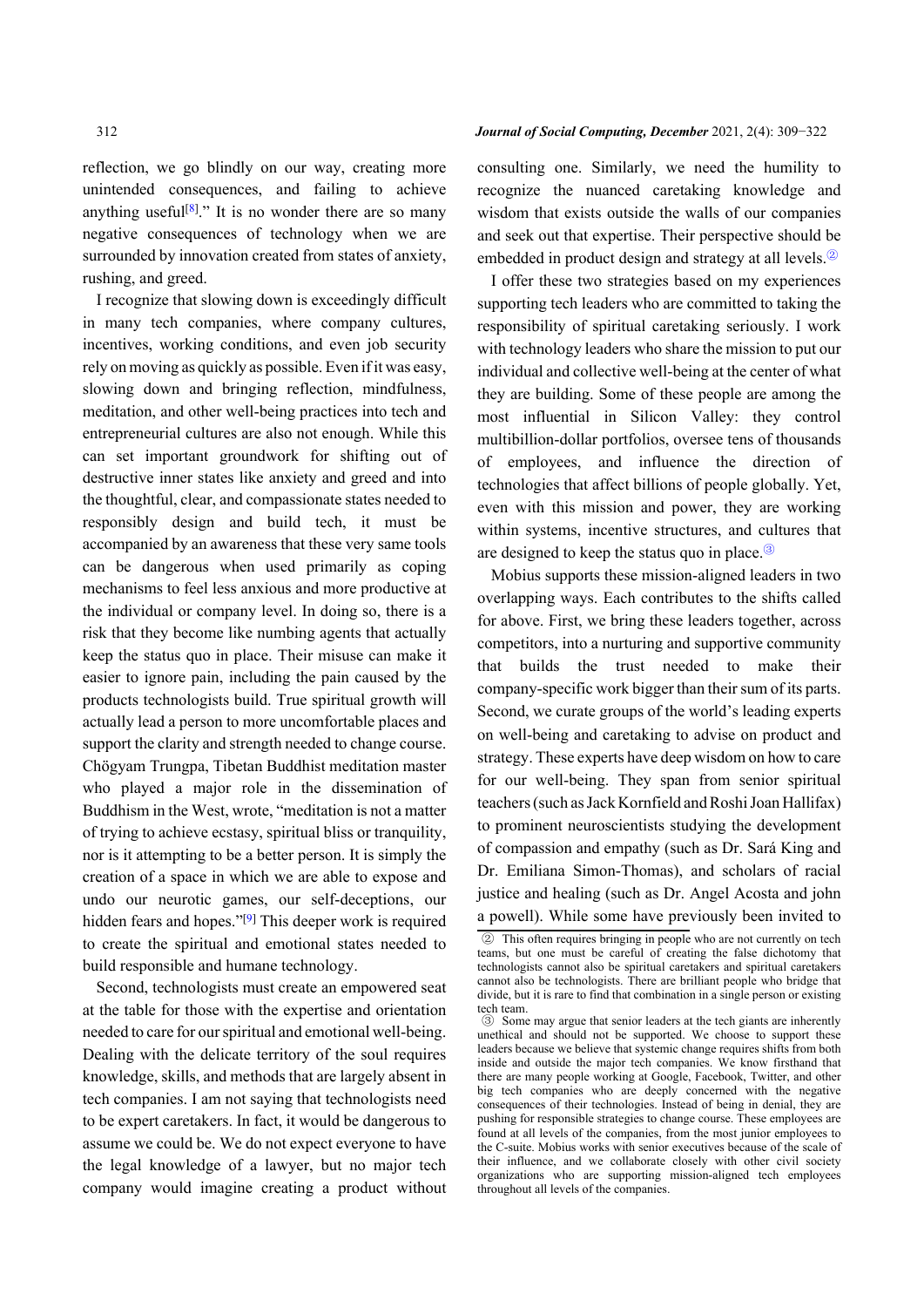visit a tech company to lead a meditation or give a talk, they are almost never in the rooms where products are designed. Mobius also weaves ancient practices such as meditation, reflection, and ritual into our facilitation in order to create inner states of compassion, clarity, and courage while decisions are being made about products. Each of these strategies is complex, and we recognize that there are potential unintended negative consequences of our work as well, including the possibility of "ethics washing" when tech companies are able to say they consulted with experts regardless of whether they integrate the recommendations.

While our work is far from a silver bullet, our hope is to help equip technologists to more responsibly take on the work of spiritual and emotional caretaking in tech's next chapter. This article is grounded in what I see as we work to support tech leaders and their teams to create technology that not only avoids harm, but also brings out the best in humanity.

From this perspective, this article takes a close look at technology's complex impact on our individual and collective well-being, followed by a deeper dive into each of the two interventions called for above and some of the promising interventions that are already or should be happening. Finally, I discuss what this all adds up to and how it fits into the growing ecosystem of changes that, even though we have a long way to go, are pushing the tech sector to value our shared well-being over the fastest route to profit.

## **2 The Status Quo**

Some say we are in the midst of a "Fourth Industrial Revolution", driven by the rapidly growing and nearly ubiquitous integration of digital technology into all parts of society<sup>[[10\]](#page-13-0)</sup>. This is by no means humanity's first technological transformation, but never has a transformation been so intimately linked with nearly every aspect of our lives. Billions of people use technology as a primary portal through which to work, play, learn, and love. As a consequence, the direction of technology has profound and rapidly shifting effects on our individual and collective well-being.

# **2.1 The dark side of tech—implications of negligent "spiritual caretakers"**

The dominant business models, cultures, and norms in the tech sector have led to technology that frequently and often consciously preys on the most vulnerable parts of human nature. We are surrounded by devices and platforms that hijack our attention and keep us from connecting deeply with ourselves, others, and the physical world around us. The negative implications of such technology are increasingly clear. Tech executives and their teams are facing one ethical quandary after the next, ranging from the spread of misinformation breaking apart our civic fabric, to the mental health implications of seventy two percent of teens in the United States feeling the need to immediately respond to notifications on their phones, to a steady stream of atrocities such as Facebook posts inciting genocide against the Rohingya Muslims<sup>[[11](#page-13-1)]</sup>.

Many problems stem from the mental and emotional effects of spending more time connected to our digital devices. Adults in the United States spend an average of eleven hours a day interacting with screens—nearly half our lives<sup>[[12](#page-13-2)]</sup>. Netflix's CEO recently said that sleep is their biggest competitor<sup>[\[13\]](#page-13-3)</sup>. I would argue that the health of our intimate relationships is a close second. As Turkle writes, "We have become accustomed to a new way of being 'alone together'. Technology-enabled, we are able to be with one another, and also elsewhere, connected to wherever we want to be."[[14\]](#page-13-4)

As just one example, millions of young people allow their friendships to hang in the balance of whether they maintain their Snapchat "streak", a feature that relies on friends sending direct snaps back and forth with each other every day. The longer one goes without breaking the chain of communication, the longer the streak and the "stronger" the friendship. Some Snap users manage hundreds of streaks simultaneously, and many go so far as to have their friends log into their accounts to maintain their streaks if their phone is taken away by parents $[15]$  $[15]$ . This highly addictive feature preys on a wide swath of a psychologically vulnerable population—sixty nine percent of American teenagers use Snapchat<sup>[\[16\]](#page-13-6)</sup>.

#### **2.1.1 Designing for addiction**

It makes sense that there are so many negative impacts when we look at the context within which these technologies are created. Engineers and designers are frequently driven to build highly addictive features because of the business models of the companies that employ them. "It is as if they are taking behavioral cocaine and just sprinkling it all over your interface and that is the thing that keeps you coming back and back and back", said Aza Raskin, former senior leader at Mozilla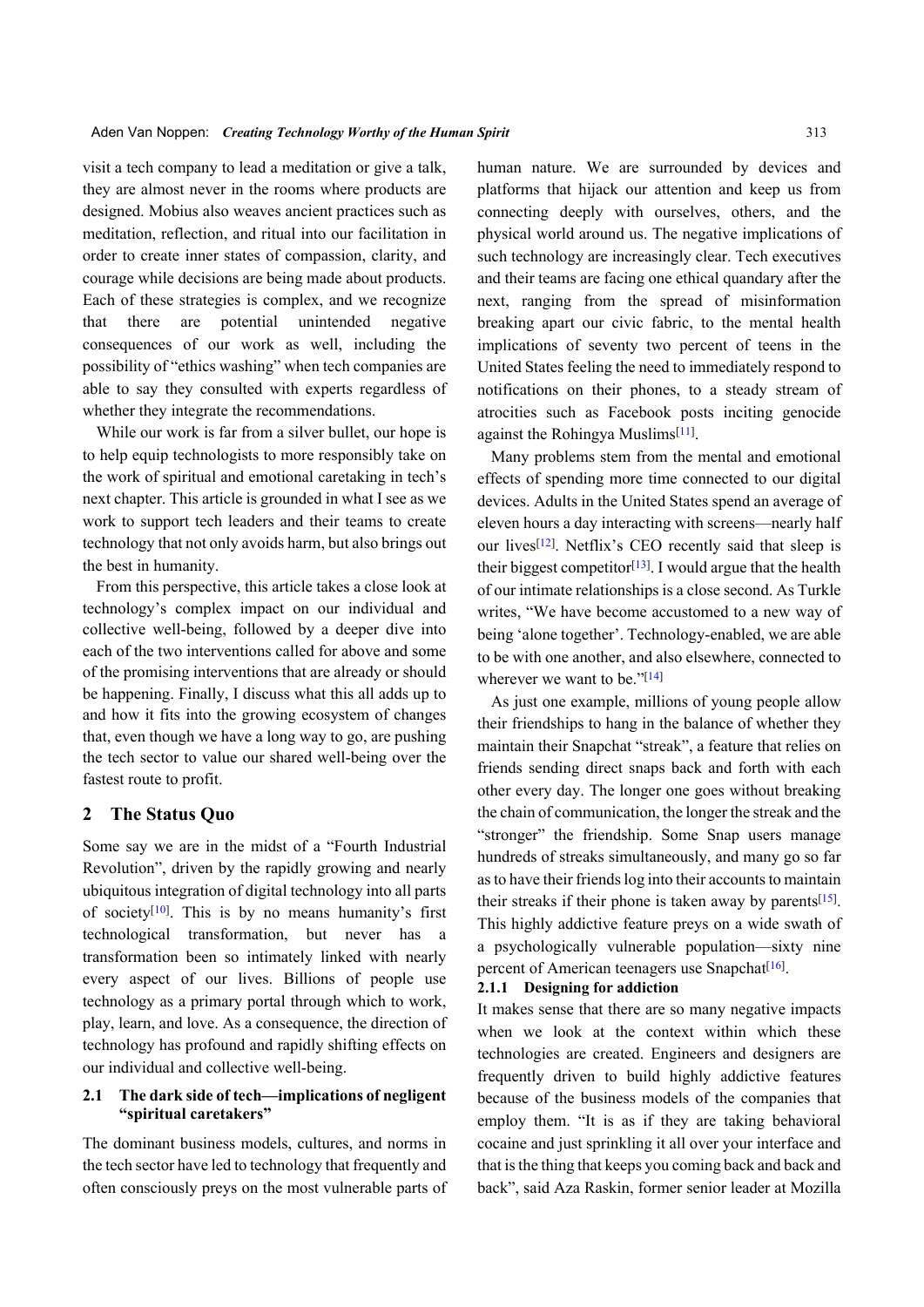and Jawbone. Raskin invented the "infinite scroll" in 2006, an extremely common feature of apps that allows users to endlessly swipe down through content without extra click<sup>[[17\]](#page-13-7)</sup>. The infinite scroll was designed to be "maximally addictive … if you do not give your brain time to catch up with your impulses you just keep scrolling". This matters because "in order to get the next round of funding, in order to get your stock price up, the amount of time that people spend on your app has to go up", Raskin said. "So, when you put that much pressure on that one number, you are going to start trying to invent new ways of getting people to stay hooked." Raskin was ironically working at a tech company called "Humanized" when he invented the infinite scroll. In addition to the interventions and mind shifts discussed in this article, Raskin's point reinforces the importance of actions such as changes in policy, funding, and business models.

Raskin went on to cofound the Center for Humane Technology (CHT) in 2018 with former Googler Tristan Harris. CHT is part of a growing set of advocacy organizations that are building a movement to "realign technology with humanity". Raskin is among a relatively large community of technologists who admit feelings of guilt about the consequences of the tools they helped create and are working to shift the direction of the tech sector as former and current tech insiders.

Chamath Palihapitiya, Facebook's former vice president for User Growth, left the company in 2018 said he felt "tremendous guilt" over his role in creating "tools that are ripping apart the social fabric". He said, in reference not just to Facebook, but to the wider online ecosystem, that, "The short-term, dopamine-driven feedback loops that we have created are destroying how society works. No civil discourse, no cooperation, misinformation, mistruth. This is not about Russian ads," he added. "This is a global problem. It is eroding the core foundations of how people behave by and between each other"<sup>[[4\]](#page-12-3)</sup>.

It is not just former big tech executives speaking out. There are countless scholars and activists who have been sounding the alarm bell for decades. As many point out, seemingly minor design choices, such as Snapchat's fire emoji that indicates whether a streak is still going, the buzz of the phone with each new email, or the infinite scroll that keeps us refreshing our feeds by swiping down on the screen, add up to a bigger picture with grave

#### 314 *Journal of Social Computing, December* 2021, 2(4): 309−322

implications for our mental health and the health of our close relationships, civic fabric, and even our planet $[18]$ . **2.1.2 The fuel of toxic culture**

In addition to the business models, the dominant culture of Silicon Valley drives people to create technology that treats the well-being of humanity with recklessness. This is true on the company and industry levels. "Move fast and break things" is not how pastoral care works. Even though Facebook founder Mark Zuckerberg has publicly changed this company motto, it is in their cultural DNA. Facebook structures their strategic planning and performance reviews in "halves", or six-month horizons<sup>[\[19\]](#page-13-9)</sup>. The public pays the price of Facebook's short-term thinking. For example, algorithms designed to maximize our time on the site have numerous consequences, many of which can be avoided with scenario planning and foresight. One such consequence is that these algorithms separate us into "filter bubbles" within which we are primarily fed content that we already agree with, thus making our worlds smaller instead of bringing us together $[20]$  $[20]$  $[20]$ . Moving fast and breaking things do not stay within Facebook's walls. It is indicative of a larger culture of "disruption" and the common belief that more and faster is always better. This orientation runs completely counter to acting with awareness, intention, and care.

This culture of speed and recklessness is not unique to the tech sector, or even to the private sector. It is pronounced across most industries and seeps into people's private lives by the nearly ubiquitous presence of our devices. People suffer information overload and the expectation that we are constantly plugged in and available. In his manual of pastoral care, Pope Gregory the Great warned about the impact of this fractured attention. When the minister distracts their heart "with a diversity of things, and as his mind is divided among many interests and becomes confused, he finds he is unfit for any of them and becomes so preoccupied during its journey as to forget what its destination was"[[2](#page-12-1)]. Jack Kornfield, a well-known American Buddhist teacher and Mobius founding senior advisor, explains it another way. "We live in a society that almost demands life at double time, speed and addictions numb us to our own experience. In such a society, it is almost impossible to settle into our bodies or stay connected with our hearts, let alone connect with one another or the earth where we live"<sup>[\[21\]](#page-13-11)</sup>. Even those who go into a tech company with a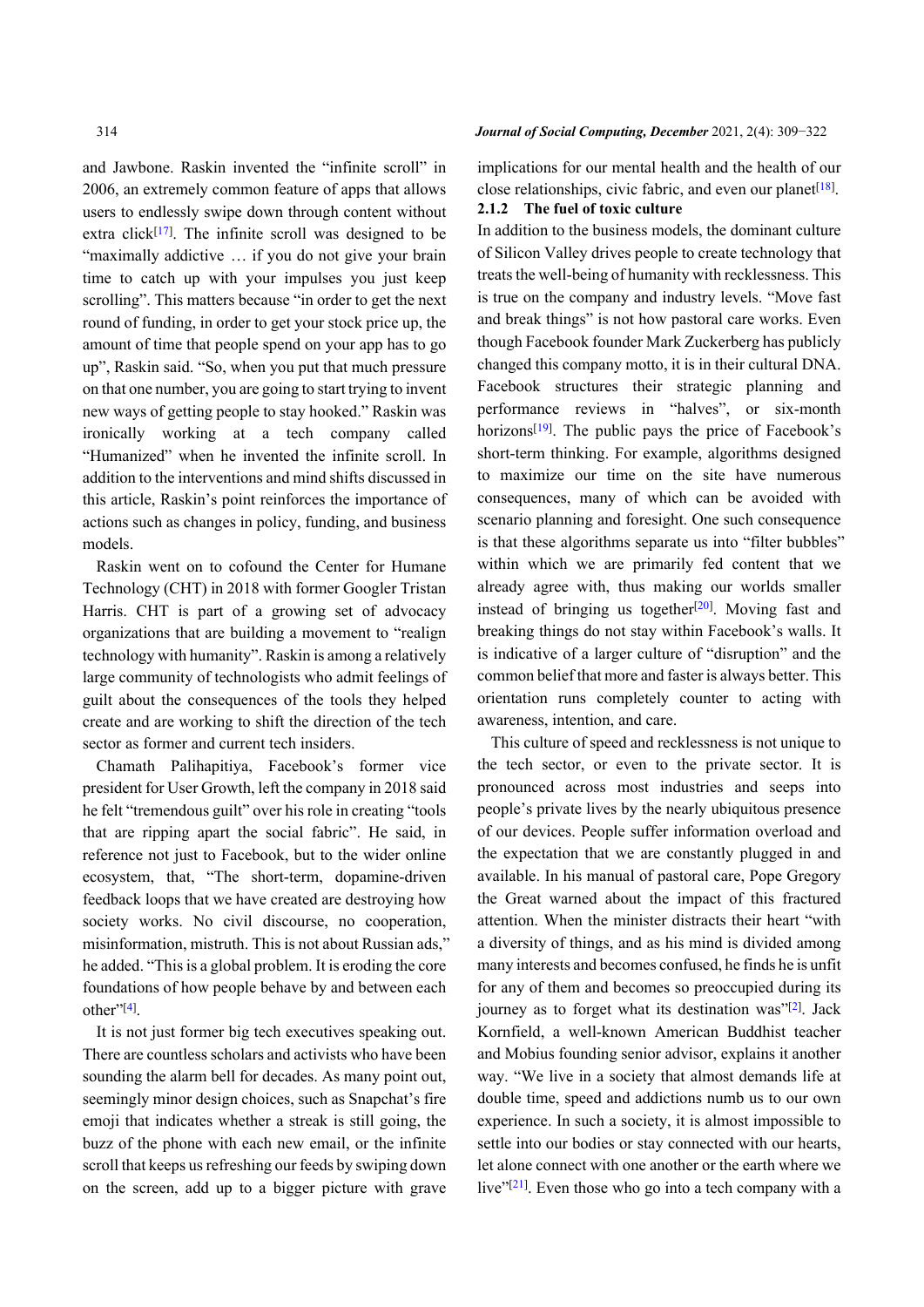clear social mission are prone to forget the destination when they are swimming in rapid currents of short-term targets, emails and slack notifications, and rushing to release new features before the competition does.

The tech sector's bias toward speed and short-term thinking are also compounded by the nature of the ethical reckoning we are going through. Since it is like being diagnosed with an illness that has no simple cure and constantly evolving symptoms, there is understandably a new level of fear and overwhelm that puts many technologists into crisis mode, even as we try to work toward solutions. This means strategies to make things better are often created within the same short-term, quick-fix, and fearful approach that got us into this predicament in the first place.

In contrast, nearly every spiritual tradition teaches us that contemplative practices and slowing down to gather and focus attention are a necessary step towards responsible and wise action. Jews observe the Sabbath by taking a full day of rest, reflection, and prayer every week. Jews and non-Jews are putting a modern spin on Shabbat by observing "tech sabbath" as a sustained period of unplugging<sup>[\[22](#page-13-12)]</sup>. Observant Muslims perform ritualized prayer called "Salah" five times a day. This practice of stepping away at regular intervals is not only to connect with God, but also to "purify the heart", which in Islam is considered to be the center of all feelings, emotions, desires, remembrance, and attention. This practice of stopping, resting, reflecting, and reconnecting with the heart is a foil to the modus operandi of most tech companies.

# **2.2 The high side of tech—enabling the most positive human qualities**

Digital technology can and often does enable us to live more connected lives of meaning. For example, there are transgender teens in rural America who develop their emerging quee[r i](#page-13-13)dentities online through social media affinity group<sup>[[23](#page-13-13)]</sup>. Facebook introduced thoughtful memorialization features that recognize the complex emotions that are intertwined with the Facebook page of someone who passed away. Loved ones can activate a tribute page and new algorithms prevent memorialized profiles from showing up in "places that might cause distress", [lik](#page-13-14)e event recommendations and birthday reminders<sup>[[24\]](#page-13-14)</sup>. Caring for someone's community when they die is a classic pastoral role. Not coincidentally the

design of these features was led by a Buddhist chaplain who was trained in how to provide this care offline. All spiritual traditions have rituals and practices related to death, and Facebook's tribute page for the deceased is also reminiscent of the Jewish practice of sitting shiva. Family members observe seven days of mourning during which the community brings food and shares memories of the person who has died. Facebook's memorialization features are a concrete example of what it looks like to draw on offline ancient and sacred rituals to care for us online.

On the societal level, just as tech divides, polarizes, and dehumanizes, it also enables us to come together at unprecedented scales. Many of the most significant social movements of our time were fueled in part by hashtags. In July of 2020, shortly following the murder of George Floyd, the #BlackLivesMatter hashtag had been used 47.8 million times on Twitter from May 26th to June 7th, 2020. That is just under 3.7 million times per  $day^{[25]}$  $day^{[25]}$  $day^{[25]}$ . Since its origin in a Facebook post after the 2012 shooting of 17-year-old Trayvon Martin, the hashtag has become a central unification and mobilization tool for the most widespread and visible racial justice movement since the 1960s<sup>[\[25\]](#page-13-15)</sup>. From October 16th, 2017 until May 1st, 2018, #MeToo appeared an average of 61911 times per day on Twitter, dramatically shifting the conversation about sexual assault in the United States<sup>[[26\]](#page-13-16)</sup>.

The above examples show that it is possible to use technology as a tool to bring out the best in humanity. What if technologists designed for that instead of designing to maximize the amount of time spent, and attention extracted? What if tech encouraged pausing, and approached every design decision with mindfulness and compassion? Above all, what if technologists valued deep expertise on how to care for our well-being as much as the expertise of great engineering and design? And what if we acted as if the care of our souls is more important than how easy it is to refresh our Twitter feeds?

## **3 Intervention**

There is an increasing number of people looking for a cure to Silicon Valley's chronic illness. This includes policymakers, organizers and activists, tech employees, consumers, journalists, scholars, and former tech insiders speaking out about the implications of what they built. A true ethical transformation of the tech sector will require bold regulation, outside pressure, values-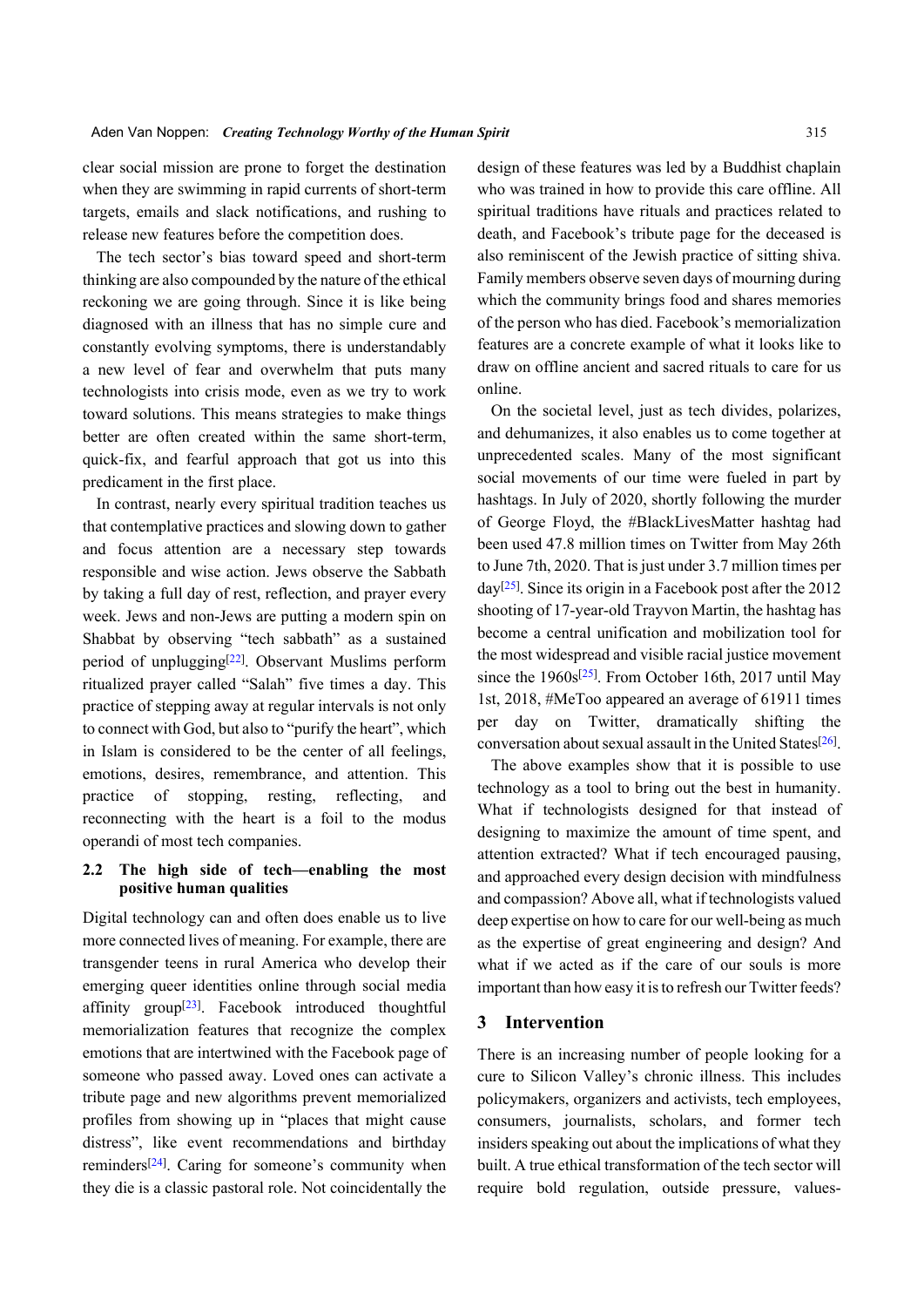oriented business models, empowered ethics teams inside companies who are not reprimanded for speaking the truth, and humane company cultures. It necessitates lifting up leadership and perspectives that are often unrecognized by the mainstream technology sector and ensuring that a multitude of world views and skills are shaping its future. And long-term solutions rest on the herculean task of disentangling ourselves from the tentacles of an economic system fueled on greed.

That said, technology companies are not monoliths. They are made up of people with agency who are making decisions every day. Many of the individuals working inside the tech sector were drawn in part by the companies' stated values and missions, many of which we now know are dangerously idealistic and naive. Twitter's mission is to "give everyone the power to create and share ideas and information instantly without barriers". Facebook's mission is to "build community and bring the world closer together", and Steve Jobs' articulation of Apple's mission was to "make a contribution to the world by making tools for the mind that advance humankind". Capitalism, culture, and the complexity of the relationship between tech and humans have warped these missions at the expense of the longterm health of society. Yet, it is important to remember that the altruistic impulses of many of the people who make up the tech sector remain and can be the seeds of accepting the moral responsibility that comes with holding our spiritual well-being in their hands.

There are increasingly concrete examples of tech executives making unconventional choices that return to the original intentions behind their mission statements. For example, despite the fact that it clearly hurts short-term profits, Twitter's CEO Jack Dorsey, banned political ads in the leadup to the 2020 presidential election because "Internet political ads present entirely new challenges to civic discourse: machine learning-based optimization of messaging and micro-targeting, unchecked misleading information, and deep fakes. All at increasing velocity, sophistication, and overwhelming scale. These challenges will affect all internet communication, not just political ads. Best to focus our efforts on the root problems, without the additio[nal](#page-13-17) burden and complexity taking money brings" [[27\]](#page-13-17) . If one reads between the lines, Dorsey is saying that Twitter's mission to "share information instantly without barriers" is not actually in the best

#### 316 *Journal of Social Computing, December* 2021, 2(4): 309−322

interest of society. Twitter's vice president of Revenue and Content Partnerships, Matt Derella, also stated that "We want to make sure we don't create filter bubbles with this powerful ad system we have  $[28]$  $[28]$ . There is a long way to go, but both Dorsey and Deralla are acknowledging the moral responsibility that comes with their power and they are taking action as a result.

Below I present two shifts that, while only part of the solution, are required for responsible spiritual care in the Digital Age, and they are often overlooked. First, technologists must pay closer attention to their own spiritual and emotional states, as that gives rise to the products we create. Second, we must make sure that those with the wisdom and expertise to care for our souls are helping to shape tech products and strategies.

## **3.1 Shifting the inner state of the intervener**

Technologists must recognize that our own spiritual and emotional health is paramount, especially because of the ways that power and stress blind us. Gregory the Great warned ministers in 590 AD of the propensity for power to cloud the mind and the heart. "What else is power in a post of superiority but a tempest in the mind, wherein the ship of the heart is ever shaken by hurricanes of thought" [[2](#page-12-1)] . Operating inside the clouds of power and privilege makes it even more important that technologists cultivate the awareness and spiritual fortitude to see clearly the implications of our decisions and to design from a place of wisdom and compassion. As the systems theorist and author Margaret Wheatley said, "without reflection, we go blindly on our way, creating more unintended consequences, and failing to achieve anything useful"[\[8](#page-12-7)].

## **3.1.1 Spiritual bypassing**

Ironically, much of the tech sector already embraces spiritual language and ancient practices, but often for self-serving ends that unwittingly disrespect the sanctity, depth, and intentions behind them. Entrepreneurs are using the South American ceremonial hallucinogen ayahuasca to come up with more creative business ideas<sup>[[29\]](#page-13-19)</sup>, there are thousands of people on the waitlist for Google's two-day intensive mindfulness course<sup>[\[30\]](#page-13-20)</sup>, and whole startup teams are fasting for 36 hours to improve clarity[[31](#page-13-21)] .

In contrast, most spiritual and religious traditions include fasting as a sacred act of renunciation, atonement, or connection with God. Fasting during Ramadan is considered one of the five pillars of Islam. It is meant to reduce greed and increase empathy for those who are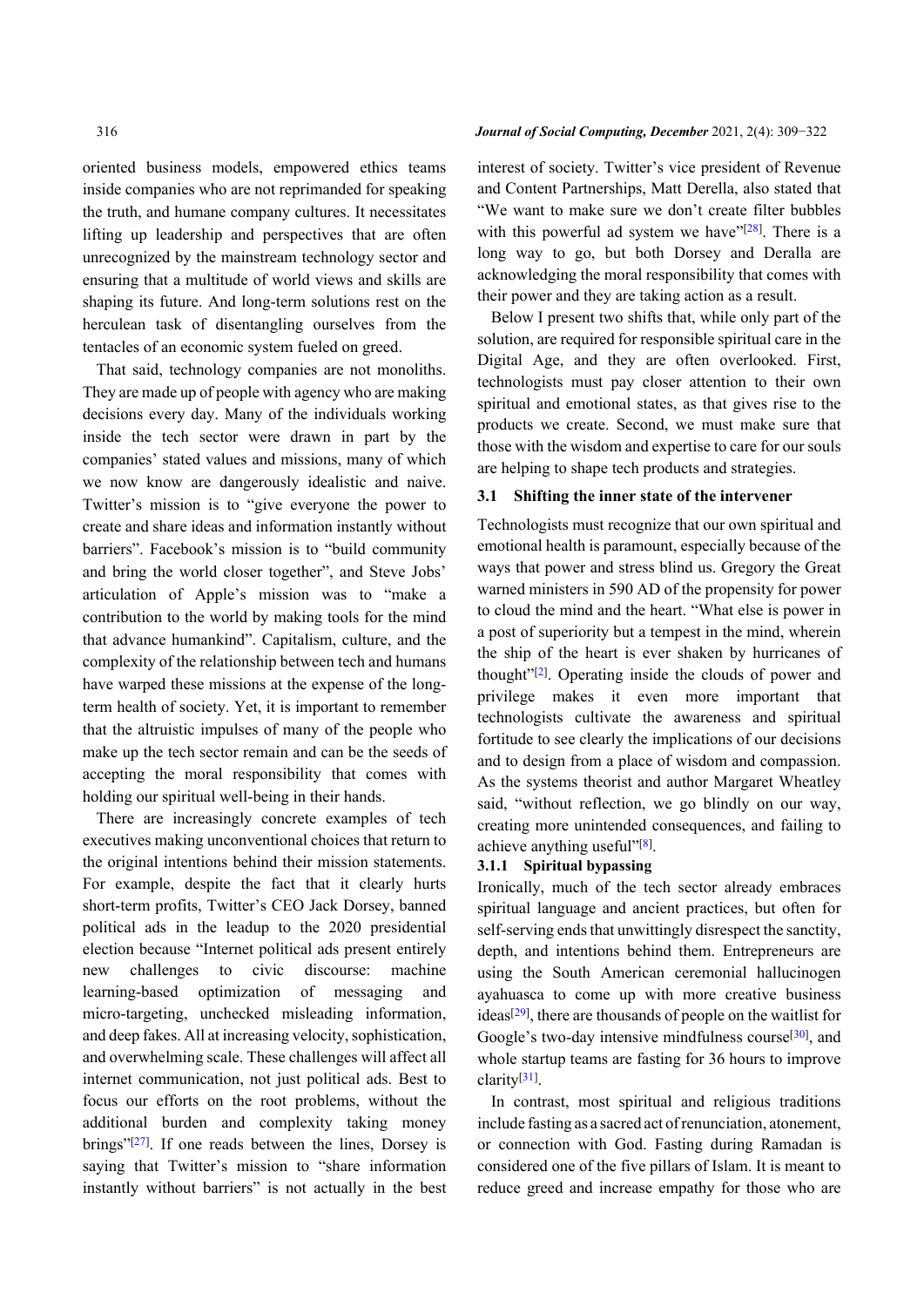poor and hungry, thus encouraging acts of generosity and charity. Using fasting to increase profit is an offensive perversion of the altruistic intention behind the practice.

Applying ancient practices in modern, secular contexts is not negative in principle, but when these practices are primarily a way to feel less overwhelmed and more productive as individuals or companies, they risk becoming a numbing agent that makes it easier to ignore our own pain and the pain caused by our institutions. If spiritual work does not go beyond our own self-interest we risk engaging in a collective "spiritual bypass", the use of spiritual ideas and practices to avoid facing reality, especially if it involves feeling pain and discomfort<sup>[[32\]](#page-13-22)</sup>.

There is a long history of spiritual bypassing and using spiritual practices to maintain destructive practices and institutions. The role of "chaplain" as we know it was established for the US Army in 1775, when Congress authorized one chaplain for each regiment of the Continental Army. Since then, the official mission of Army Chaplains has been to assess and boost the "spiritual fitness" of the soldiers. It is believed that spiritual fitness is a key component of "soldier readiness and force protection", and that it improves the soldier's ability to cope with the guilt of killing other p[eop](#page-13-23)le and the tragedy of losing their fellow soldiers<sup>[[33\]](#page-13-23)</sup>. It is undeniable that the mental health and spiritual well-being of soldiers is important—the traumas many soldiers experience are more extreme than most of us can ima[gin](#page-13-24)e, and twenty veterans commit suicide every day<sup>[[34](#page-13-24)]</sup>. But this focus on spiritual fitness puts band-aids on deep wounds long enough for soldiers to keep fighting, but without actually addressing their wellbeing in the long run. At the collective level, it helps keep a violent status quo in place even when there are countless moral and ethical reasons to question it.

Spiritual bypassing is built into the very fabric of our culture and economy. The Cherokee healer and psychologist Anne Wilson Schaef writes, "the best-adjusted person in our society is the person who is not dead and not alive, just numb, a zombie. When you are dead you are not able to do the work of society. When you are fully alive you are constantly saying 'No' to many of the processes of society, the racism, the polluted environment, the nuclear threat, the arms race ... Thus it is in the interest of our society to promote those things that take the edge off, keep us busy with our fixes, and keep us slightly numbed out and zombie-like. In this way our modern consumer society itself functions as an addict"<sup>[\[35\]](#page-13-25)</sup>.

The tech sector is no exception. Many tech employees are using meditation and mindfulness to increase productivity so they can build the tools that hijack our attention and make it harder for us to exist outside of the digital realm. There is deep hypocrisy in the fact that Mark Zuckerberg does not let his daughter use Facebook Messenger Kids, and Steve Jobs' children had strict limits on technology use at home<sup>[[36\]](#page-13-26)</sup>. The most sought-after private school in Silicon Valley, the Waldorf School of the Peninsula, bans technical devices for those under eleven and teaches the children of Google, Uber, Ebay, and Apple how to make go-karts, knit, and cook, saying that computers inhibit creative thinking, movement, human interaction, and attention spans. As Alice Thompson, an associate editor and weekly columnist for *The Times* in the UK said, "It is astonishing if you think about it: the more money you make out of the tech industry, the more you appear to shield your family of its effects".<sup>[\[37\]](#page-13-27)</sup> This is akin to tobacco executives saying cigarettes have no harmful health effects while banning their own teenagers from smoking.

Yet it is easier to maintain cognitive dissonance than to reckon with the deep hypocrisy of choosing to build something that one knows is causing harm. As the Tibetan nun Pema Chödrön writes, "We can spend our whole lives escaping from the monsters of our minds", and the misuse of spirit[ual](#page-13-28) practices and rituals can be a powerful way to do this<sup>[[38](#page-13-28)]</sup>.

**3.1.2 Moving from spiritual bypassing to wise action** Spiritual practices can also cultivate the courage and resilience to be with discomfort and look more honestly at the implications of one's actions. They can increase awareness of the rampant narratives and cultures that maintain the delusion of social benefit when the reality is far darker.

This can be difficult since humans are hardwired to run away from pain and seek pleasure. But moving beyond the use of spiritual practices purely for individual enhancement is a necessary step toward more ethical and compassionate technology. It means taking responsibility for the fact that our inner state shapes the decisions we make and what we create. Therefore, it is reckless not to cultivate awareness in service of a mission that is larger than oneself.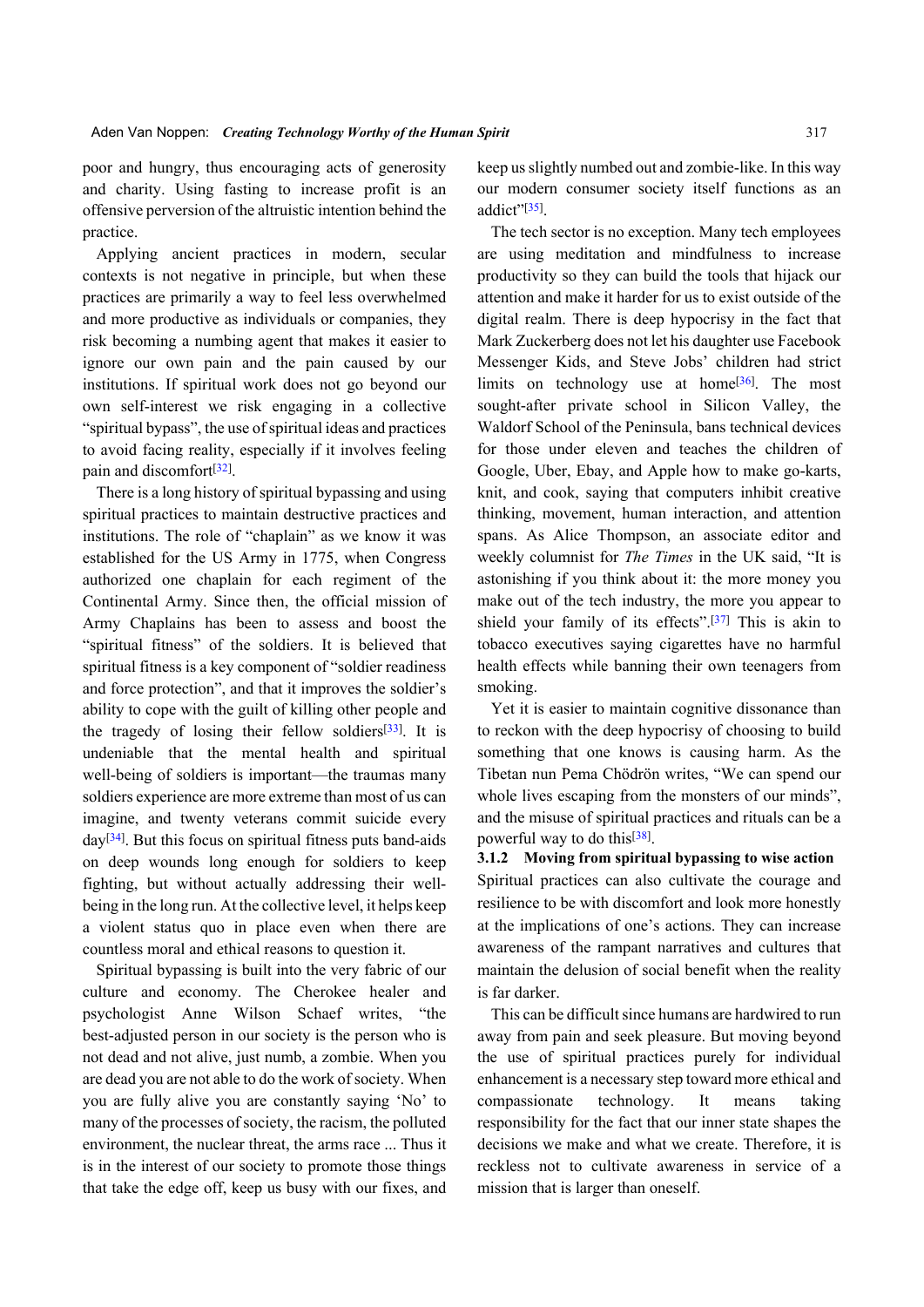Few people articulate the relationship between one's inner state and what one creates better than the Quaker author and activist, Parker Palmer, in his explanation of the mobius strip, a surface with the mathematical property of being unorientable, causing it to appear double-sided even though it has only one side<sup>[[39](#page-13-29)]</sup>.

*"If you take your index finger and trace what seems to be the outside surface, you suddenly find yourself on what seems to be the inside surface. Continue along what seems to be the inside surface, and you suddenly find yourself on what seems to be the outside surface. What looks like its inner and outer surfaces flow into each other seamlessly, co-creating the whole. The first time I saw a Mobius strip, I thought, 'Amazing! That is exactly how life works!' Whatever is inside of us continually flows outward, helping to form or deform the world—depending on what we send out. Whatever is outside us continually flows inward, helping to form or deform us—depending on how we take it in. Bit by bit, we and our world are endlessly re-made in this eternal inner-outer exchange. Much depends on what we choose to put into the world from within ourselves—and much depends on how we handle what the world sends back to us…*

*Here's the question I've been asking myself ever since I understood that we live our lives on the Mobius strip: 'How can I make more life-giving choices about what to put into the world and how to deal with what the world sends back—choices that might bring new life to me, to others, and to the world we share?'"*

The connection between inner and outer states means that technologists have a moral responsibility to create company cultures that encourage reflection and compassion.

Palmer's discussion of the Mobius strip is the motivation behind my organization's name. Mobius' goal is to help tech leaders shape technology for the well-being of humanity, in part by helping them, as Palmer suggests, "make more life-giving choices about what to put into the world and how to deal with what the world sends back". In doing so, we aim to help technology leaders and their teams act ethically as they design the products that shape our experience of being human. We try to create the conditions for them to treat technology development as an act of pastoral care by "paying radical attention" to their humanity and the humanity of those who use their products.

## 318 *Journal of Social Computing, December* 2021, 2(4): 309−322

Even moving beyond spiritual bypassing is not enough if the awareness that results does not influence product decisions. This requires responsibly integrating spiritual practices into the design process itself, moment to moment. This can feel uncomfortable in work settings, where culture often discourages merging the "spiritual" with the "professional". This is especially true in predominantly secular environments such as Silicon Valley. Seventy percent of adults in the San Francisco Bay Area, the heart of the tech industry in the US, are religiously unaffiliated, atheist, or agnostic. There are often appropriate reasons for separating religion and the workplace, especially with the risk of discomfort or discrimination based on religious beliefs. However, there are ways to sensitively bring the benefits of spiritual practices into the workplace without including the baggage that so often understandably accompanies it. It may sound insignificant in comparison to the scale of the challenge, and in many ways, it is, but inserting small moments of mindfulness that are explicitly connected to impact can shift the inner states of the people building technology, so we are more reflective and connected to our own intentions and the implications of our decisions. Given that tech companies are made up of individuals making decisions all day, this can have an outsized impact. And, even so, it is important to note the limitations. Simply being more reflective will not get us to where we need to go. That claim would ignore the realities of working within institutions that incentivize behavior that is often in direct contrast with ethical decisions.

However, a masterclass on the impact of contemplative practices supporting social change comes from the Leadership Conference of Women Religious, the leadership body of Catholic nuns in the US. In 2012, the nuns were being investigated by the Vatican for their feminist beliefs and political advocacy for LGBTQ and reproductive rights, which, they were told, ran counter to church doctrine. Their meetings began with thirty minutes of silent contemplation, a simple practice that bolstered their courage,r[esi](#page-13-30)lience, and ability to act wisely while under fire<sup>[[40](#page-13-30)]</sup>. Similarly, the Quaker practice of silent listening, followed by speaking when moved, arguably helped create the foundation of clarity and bravery that enabled Quakers to become some of the first White abolitionists. In the realm of physical design, traditional Chinese gardens build bridges according to Zen philosophy and teachings. The bridges proceed in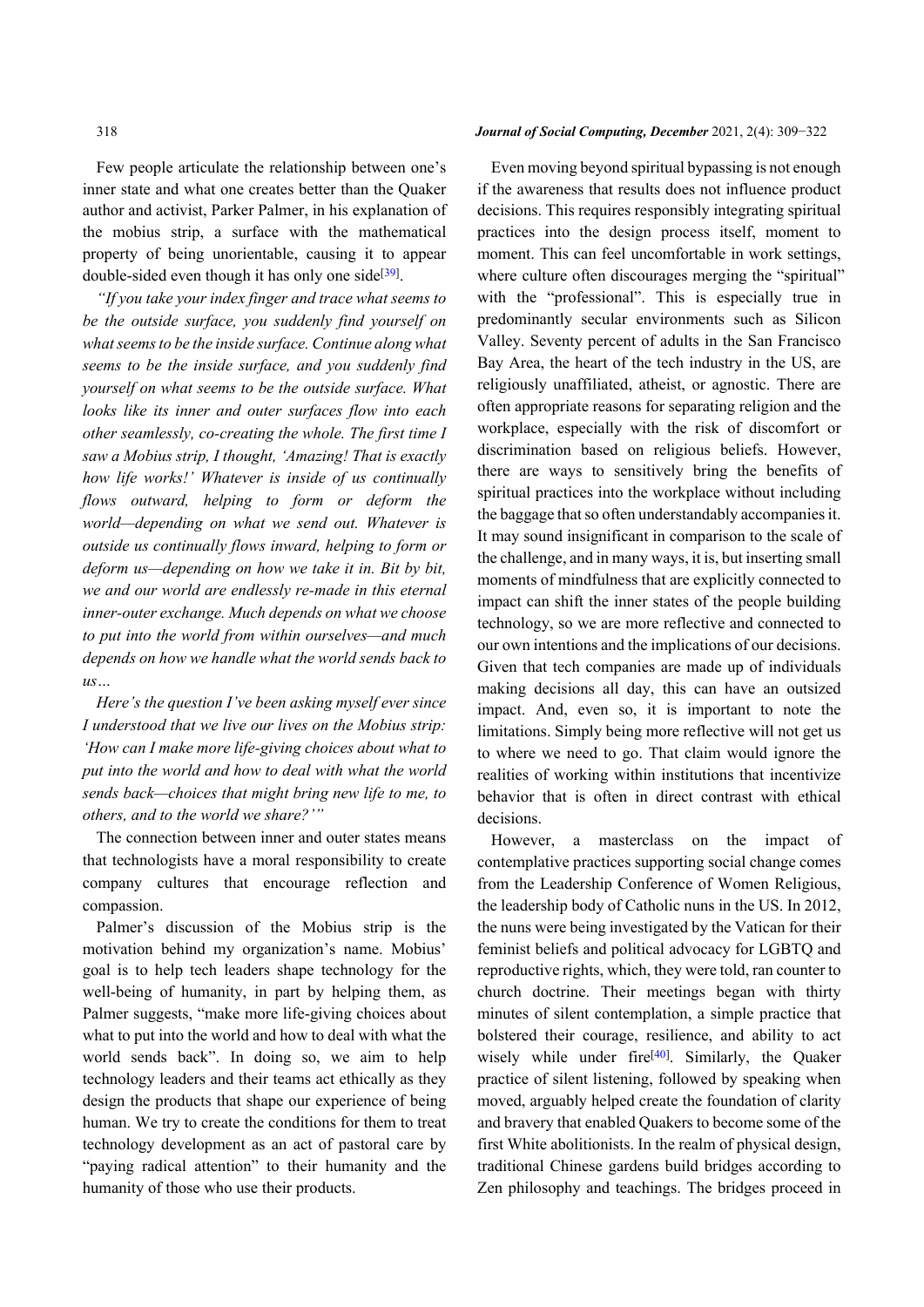right angles, not straight lines, such that the person walking needs to slow down and be mindful. Otherwise, they risk falling into the water. These are just three examples of what a culture of more deeply integrated mindful practice might look like.

Catholic nuns, Quakers, and Zen philosophers have understood for centuries how even small amounts of this kind of pause, especially amidst crisis and urgency, provide the clarity to take courageous and ethical action including in the fight for feminist rights and the abolition of slavery. This tipping point moment in the tech sector calls for similar levels of courage.

Mobius is witness to the power of small moments of mindful pause when we facilitate advising sessions inside tech companies. Thirty minutes of silence is ambitious in standard corporate settings, but even smaller moments of intentional pause and reflection can make a difference. Pauses, especially in the midst of overwhelming to-do lists and overflowing inboxes, increase the possibility of making more conscious choices. Especially if there is a deliberate effort to go beyond spiritual bypassing, these pauses can help set the foundation for transformation and changing course.

One example comes from Mobius' work with one of the largest tech companies to create more nuanced and responsible well-being metrics to understand how the platform affects peoples' mental and emotional health. What they find will inform product decisions across the company. Their definition of "well-being" will have a global impact. We facilitated a workshop that brought together outside experts, including spiritual teachers, with the company's well-being team. The meditation teacher, Jack Kornfield, began by leading a meditative reflection on the fact that, given their reach, influencing the company's definition of well-being directly impacts the well-being of humanity. He named that this is both a privilege and includes great responsibilities. We then led the team through a process of envisioning the impact they want to have on people and setting intentions. These efforts grounded the rest of the advising session in a sense of purpose that was much deeper than meeting their six-month targets. The moment of pause was simple, and yet we heard from the team that this was a radical act of slowing down in the context of a company culture that is dominated by rushing and anxiety about meeting performance metrics.

Integrating heartfelt reflection in that workshop did not change the course of the company. Advising tech companies on well-being has shown me over and over that, when the rubber hits the road, meaningful change requires making tradeoffs that value responsibility and care over core metrics of engagement, speed, and profit. Usually, these tradeoffs do not happen and the work becomes a band aid or is not sustained. However, if more pauses and guided reflection were built into the overall company culture and practice, people might be more likely to make those tradeoffs. These micro-interventions are a small piece of what is needed in the tech sector, but they help create conditions for more ethical and brave action in the moment and contribute to culture change over time.

Adopting practices like is difficult on one's own, regardless of the context. Community has always been key to the spiritual path. This is true of lay people who are part of religious congregations as well as of monks and nuns who support each other in lifelong commitments spiritual practice.

Mobius is also experimenting with how to meet this need in the tech sector by building an intimate community of mission-aligned tech leaders across companies. This is another method to shift the "interior condition of the intervener", counter the ways in which power and stress can blind well-intentioned people, and support people to move from good intentions to wise action. We host gatherings for senior leaders from across the major tech companies who share the mission to put our shared humanity at the center of their products and services. These gatherings are often hosted in someone's home and integrate spiritual practice in order to foster deeper connections to ourselves, each other, and a shared sense of purpose. The people who are part of the Mobius community work for competitors, so there are limits to what they can and will share with each other: they can rarely talk about specific product features. But there is an increasing desire to discuss common challenges, develop shared standards and principles, and envision new forms of industry-level responses.

We are certainly not the only community-builders in the ethical tech movement. The Trust and Safety Professional Association is a new entity to foster community and cross-company learning for those in Trust and Safety roles across the tech sector. New Public is a community of people from a range of disciplines working to create healthier online spaces, and the list goes on.

The Mobius cross-company is particularly inspired by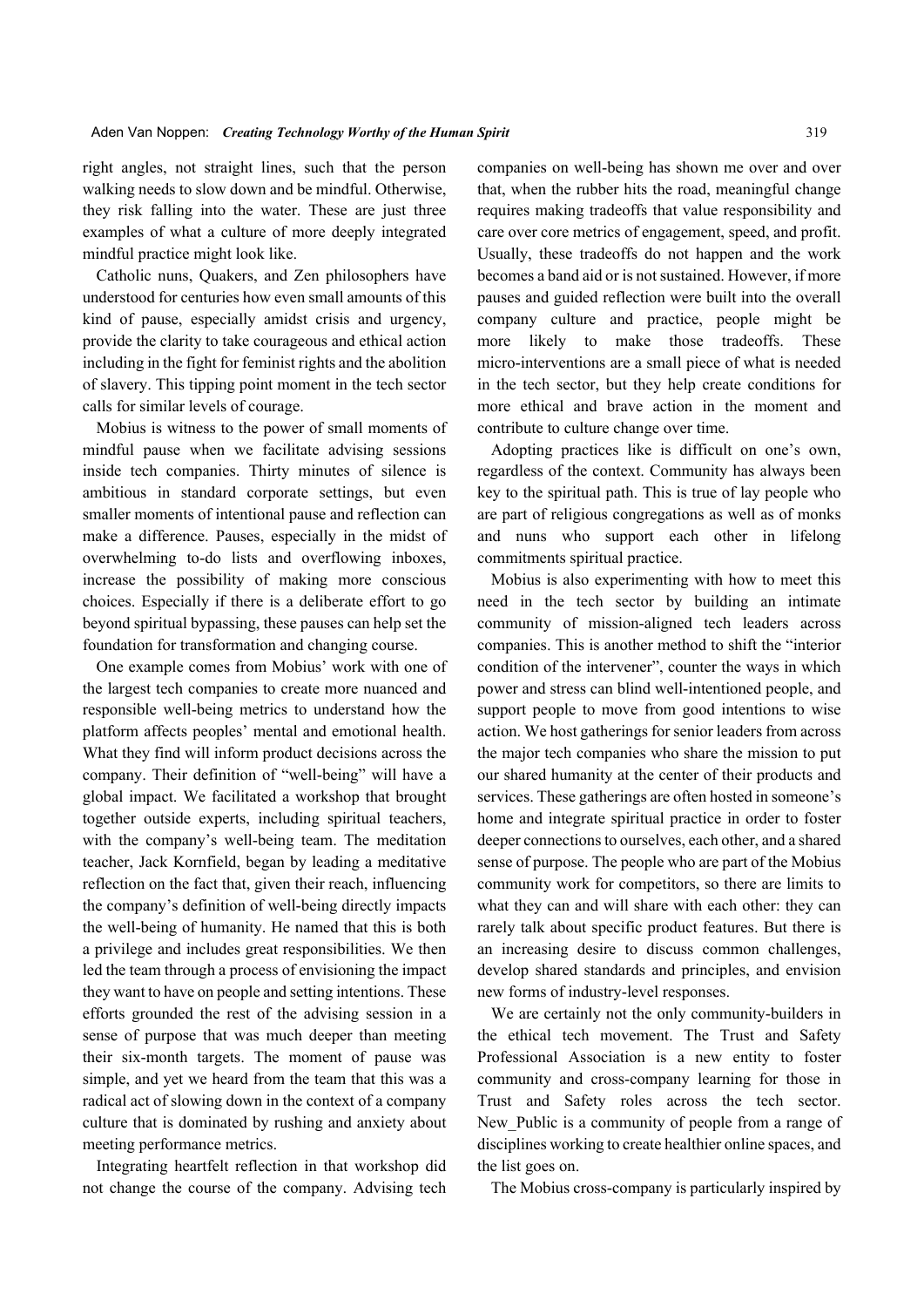the Buddhist concept of the sangha, a community of Buddhists who gather consistently to practice together. Sanghas emphasize that members of the community are all walking a spiritual path together, even when not in the same physical space. This can create powerful levels of psychological safety to see the implications of one's actions and what it will take to change these actions.

As the Vietnamese Buddhist monk, activist and teacher Thich Nhat Hanh wrote:

*"The sangha is not a place to hide in order to avoid your responsibilities. The sangha is a place to practice for the transformation and the healing of self and society. When you are strong, you can be there in order to help society. If your society is in trouble, if your family is broken, if your church is no longer capable of providing you with spiritual life, then you work to take refuge in the sangha so that you can restore your strength, your understanding, your compassion, your confidence. And then in turn you can use that strength, understanding and compassion to rebuild your family and society, to renew your church, to restore communication and harmony. This can only be done as a community—not as an individual, but as a sangha."* [\[41](#page-13-31)]

Building a community among leaders is a radical act in the context of a sector that is usually allergic to collaboration. There are rare exceptions, such as the Global Network Initiative, a cross-tech industry coalition that was created to prevent human rights violations in response to the Chinese government finding and torturing political dissidents using data that it accessed from Yahoo. But as Thich Nhat Hahn explains, community has the power to bolster greater moral courage and provide the fortitude to do the difficult work of social transformation.

That fortitude is sorely needed in this case. While building community takes patience and requires trust, many of these leaders are lonely, overwhelmed, swimming upstream, and deeply hungry for like-minded individuals who share a commitment to responsibility and well-being. They are fighting against the strong forces of our economic system and how that translates into the incentives, structures, and cultures within which they are trying to create change. Locking arms in community can help provide the strength to see more clearly and act more radically in service of the larger whole.

#### **3.2 Bringing the spiritual caretaker to the table**

In his manual of Pastoral Care, Gregory the Great

320 *Journal of Social Computing, December* 2021, 2(4): 309−322

implores those in power to maintain a "humility of office" that allows them to identify clouded perspectives, subconscious motivations, and blind spots.[\[2\]](#page-12-1) In the tech sector, this humility needs to extend to a recognition that caring for the soul warrants expertise that rarely is present in tech companies. Whether in the form of a minister, Rabbi, Buddhist meditation teacher, or psychologist, these are experts on timeless questions about how to be healthy and whole human beings and communities.

Throughout much of human history, these roles have been accompanied by many different forms of preparation that include the cultivation of wisdom through deep spiritual practices that have been passed down for thousands of years. As such, it would be unrealistic and even dangerous to assume that everyone who touches product decisions could have the knowledge, skills, wisdom, and methods required to responsibly care for our souls—or that these people could acquire such expertise through a few meditation or spiritual retreats. We do not expect everyone to have the legal knowledge of a lawyer, but no major tech company would imagine shipping a product without consulting one. The same should apply to spiritual care when humans and technology are so intimately intertwined. It should not be acceptable to decide how Siri or Alexa talks a teenager out of a suicidal attempt without involving experts on nuanced and responsible spiritual care.

Tech companies are increasingly hiring the equivalent of chief ethics officers who, given the nature of the crises at hand, are scrambling to define their role, put out constant fires, [an](#page-13-32)d develop long-term ethical processes and principles<sup>[[42](#page-13-32)]</sup>. Companies also bring in outside experts, mostly academics, to build their knowledge base about well-being. But these experts are often consulted in superficial and one-off ways rather than being deeply integrated into the design and strategy process. While these new ethics roles are important steps, they do not create the conditions for true pastoral care for the users of technology.

For example, Alexa is increasingly the only companion for many older people in a given day. Mobius convened a group of caretakers, meditation teachers, and neuroscientists to advise a team at Amazon that is exploring how Alexa might help alleviate loneliness and social isolation among the elderly. Alexa is suddenly "caring" for millions of older people around the world.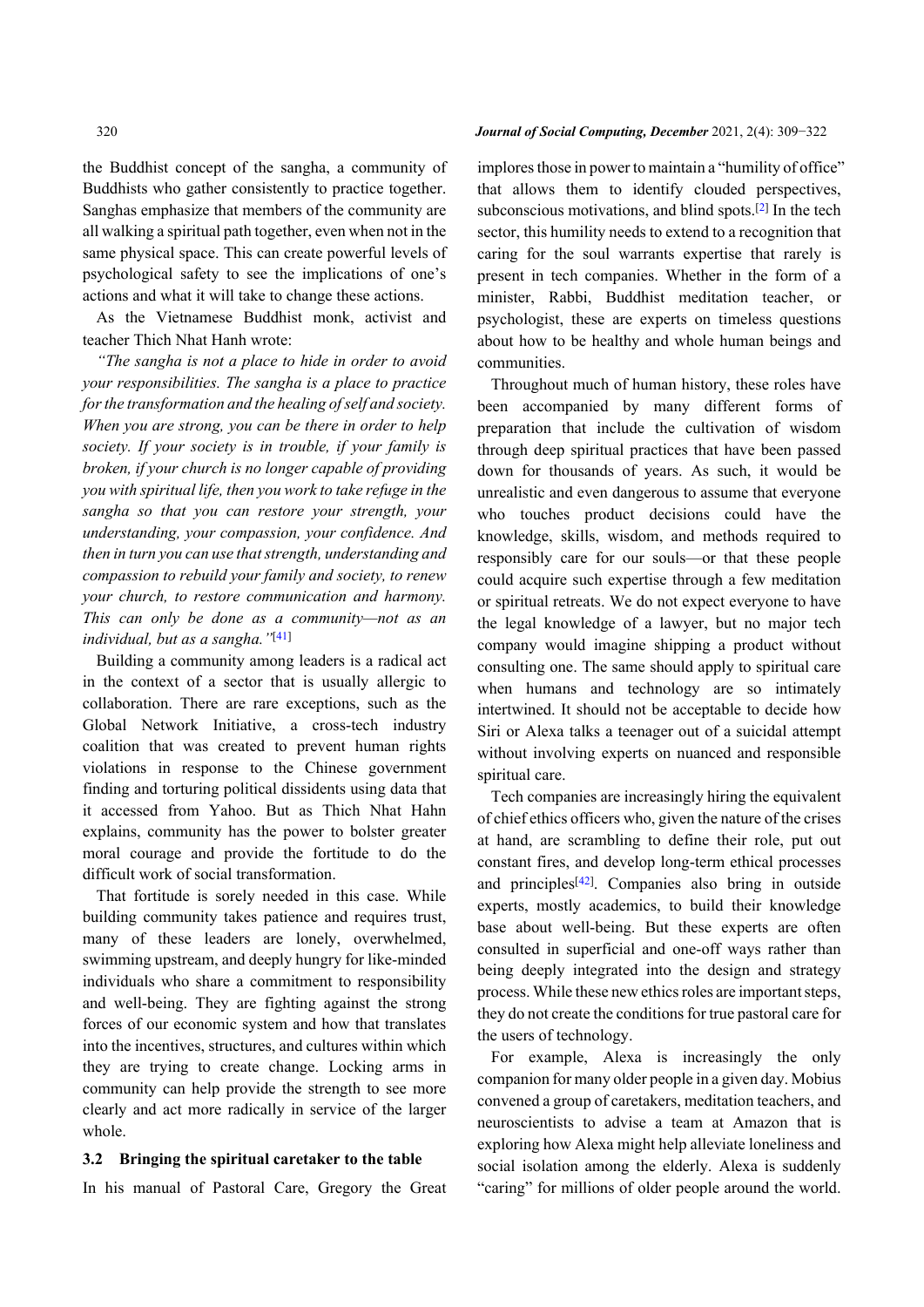Alexa's engineers could either treat this as an interesting fact that is good for their business but does not influence how they define the success of their product, or they could accept the caretaker role with the responsibility it deserves. Thankfully, this particular Alexa team is taking their responsibility seriously. The experts we assembled worked with the Amazon technologists to imagine a world in which Alexa connects people via video to others who share their interests, collect stories and memories for their families by "interviewing" them over time (with consent), and helps people live in accordance with their values and goals for this stage of their lives. This workshop was early in the Alexa team's visioning process, so whether the ideas make their way into the product is yet to be seen. Regardless, this kind of intervention is unlikely to create sustainable change until expertise like this is present in the tech teams themselves or otherwise integrally woven into the decision-making process.

In the Alexa case, it is worth noting that being thoughtful about addressing loneliness most likely helps Amazon's bottom line. The real test is whether companies will make the necessary tradeoffs to value well-being over the fastest route to a profit. Meaningfully integrating caretaking expertise into product teams does not address that root cause, and it is important to be realistic about what that kind of intervention can and cannot accomplish without shifting what is incentivized and valued in the company.

The integration of such care could take a variety of forms, at the product and strategy levels. There could be resident chaplains who are part of product teams, cohorts of graduates from divinity schools and seminaries who are trained in tech and ethics and embedded in tech teams, engineers who attend tailored programs on spiritual care, or ethical councils that include faith leaders in addition to ethicists, lawyers, and tech policy experts. There are many strategies to explore, none of which should be oneoff or treated as a silver bullet. They should be built into every part of the design, build, and launch process. It is only at the intersection of a wide range of wisdom, knowledge, skills, and life experiences that we can begin to create technology that is truly worthy of the human spirit.

# **4 Conclusion**

The past few years were key to pointing out and naming the negative impacts of technology. We know there is an illness and the symptoms are undeniable. But now it is time to focus on a cure without succumbing to denial, band-aids, or purely putting out the latest fire. We need change at a greater depth and scale than any of the interventions discussed in this piece can create on their own. There is now a vibrant and growing ecosystem of individuals and organizations who are addressing this challenge from a myriad of angles. People are shifting business models, pushing for anti-trust regulation, increasing the diversity of the tech workforce, creating new ethical design principles and performance metrics, and organizing employee movements and walkouts. We need all of these efforts working in concert.

But if we fail to see solutions to tech's impact on humanity within the broader frame of care for souls, we will continue to create quick fixes and small interventions that are misaligned with the fact that technology is influencing nearly every aspect of the human experience. Thankfully, we are surrounded by wisdom that has a great deal to teach us about how to bring technology and humanity into alignment. We know what practices shift us from greed to compassion. We know how to create space for awareness and acceptance. We know how to provide pastoral care through the greatest joys and sorrows of life. Translating this into the digital world is not simple, but it is necessary.

## **References**

- <span id="page-12-0"></span>L. Stevens, Alexa, can you prevent suicide? [https://www.wsj.com/articles/alexa-can-you-prevent](https://www.wsj.com/articles/alexa-can-you-prevent-suicide-1508762311)[suicide-1508762311](https://www.wsj.com/articles/alexa-can-you-prevent-suicide-1508762311), 2017.  $\lceil 1 \rceil$
- <span id="page-12-1"></span>St. Gregory the Great, *Pastoral Care*. New York, NY, USA: Newman, 1978. [2]
- <span id="page-12-2"></span>[3] L. Burton and L. VandeCreek, Professional chaplaincy: Its role and importance in healthcare, *[Journal of Pastora](http://dx.doi.org/10.1177/002234090105500109)l [Care](http://dx.doi.org/10.1177/002234090105500109)*, vol. 55, no. 1, pp. 81–97, 2001.
- <span id="page-12-3"></span>J. Vincent, Former Facebook exec says social media is [4] ripping apart society, [https://www.theverge.com/2017/](https://www.theverge.com/2017/12/11/16761016/former-facebook-exec-ripping-apart-society) [12/11/16761016/former-facebook-exec-ripping-apart](https://www.theverge.com/2017/12/11/16761016/former-facebook-exec-ripping-apart-society)[society](https://www.theverge.com/2017/12/11/16761016/former-facebook-exec-ripping-apart-society), 2017.
- <span id="page-12-4"></span>S. Frenkel, N. Confessore, C. Kang, M. Rosenberg, and J. Nicas, Delay, deny and deflect: How Facebook's leaders fought through crisis, [https://www.nytimes.com/2018/](https://www.nytimes.com/2018/11/14/technology/facebook-data-russia-election-racism.html) [11/14/technology/facebook-data-russia-election](https://www.nytimes.com/2018/11/14/technology/facebook-data-russia-election-racism.html)[racism.html](https://www.nytimes.com/2018/11/14/technology/facebook-data-russia-election-racism.html), 2018. [5]
- <span id="page-12-5"></span>S. Levin, YouTube alters search algorithm over fake Las Vegas conspiracy videos, [https://www.theguardian.](https://www.theguardian.com/us-news/2017/oct/06/youtube-alters-search-algorithm-over-fake-las-vegas-conspiracy-videos) [com/us-news/2017/oct/06/youtube-alters-search-algorithm](https://www.theguardian.com/us-news/2017/oct/06/youtube-alters-search-algorithm-over-fake-las-vegas-conspiracy-videos)[over-fake-las-vegas-conspiracy-videos](https://www.theguardian.com/us-news/2017/oct/06/youtube-alters-search-algorithm-over-fake-las-vegas-conspiracy-videos), 2017. [6]
- <span id="page-12-6"></span>[7] C. O. Scharmer, The blind spot of leadership, [https://zampellagroup.com/wp-content/uploads/2014/08/](https://zampellagroup.com/wp-content/uploads/2014/08/2003_TheBlindSpot.pdf) [2003\\_TheBlindSpot.pdf](https://zampellagroup.com/wp-content/uploads/2014/08/2003_TheBlindSpot.pdf), 2003.
- <span id="page-12-7"></span>M. Wheatley, It's an interconnected world, [https://margaretwheatley.com/wp-content/uploads/2014/12/](https://margaretwheatley.com/wp-content/uploads/2014/12/Its-An-Interconnected-World.pdf) [Its-An-Interconnected-World.pdf,](https://margaretwheatley.com/wp-content/uploads/2014/12/Its-An-Interconnected-World.pdf) 2002 [8]
- <span id="page-12-8"></span>[9] C. Trungpa, *The Myth of Freedom and the Way of*